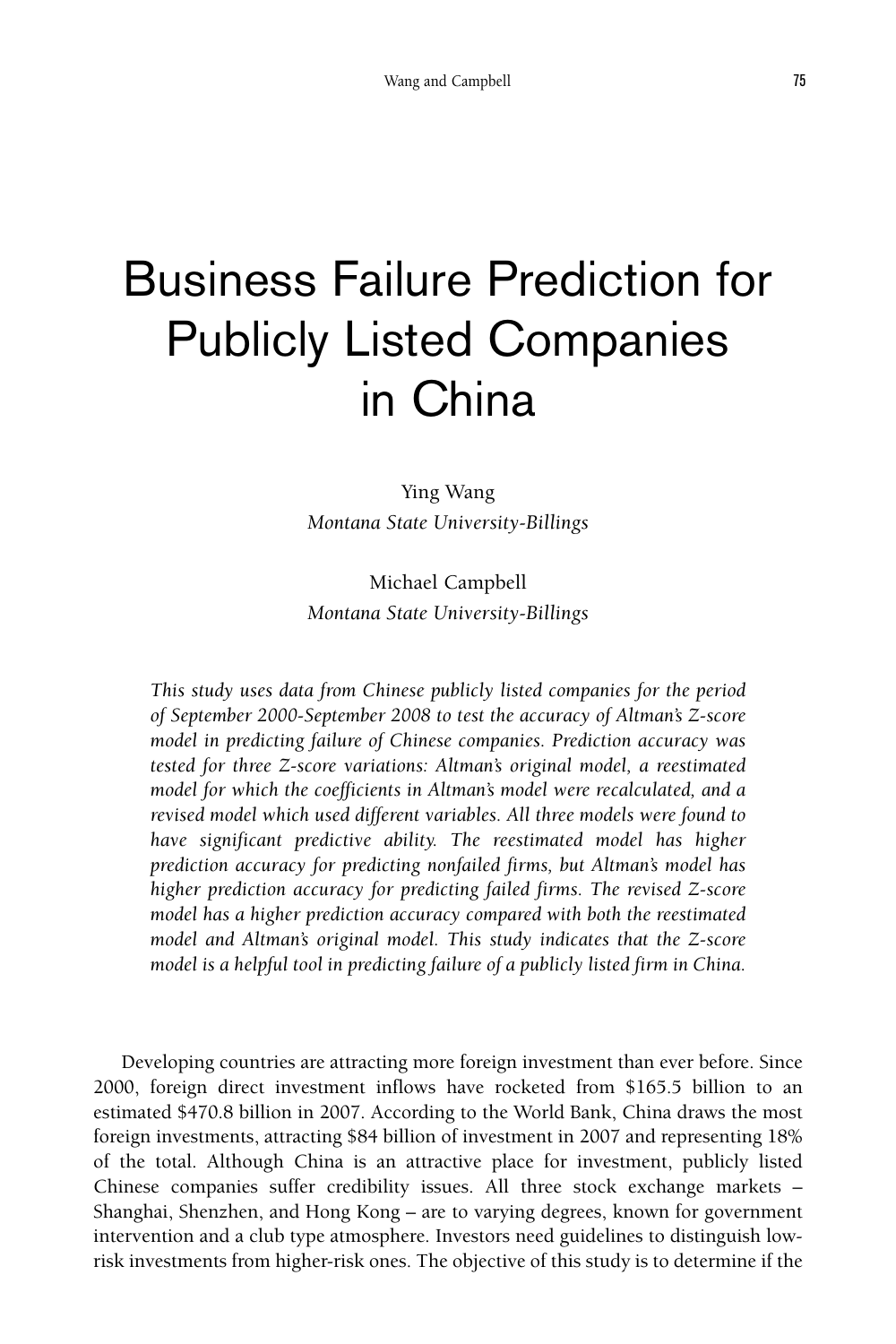information available in the annual reports of Chinese publicly listed companies is useful to predict which companies are likely to fail.

The following research questions are considered in this paper: Is Altman's Z-score model effective for predicting company failure in China during the period of 2000- 2008? Is the model effective for predicting company failure for many different types of firms, not solely for manufacturing companies? Will recalculation of the coefficients of Altman's variables result in more accurate failure prediction? Can other variables be substituted in the basic Z-score model to create a more accurate model?

## **Previous Studies**

The prediction of company failure has been well-researched using developed country data (Beaver, 1966; Altman, 1968; Wilcox, 1973; Deakin, 1972; Ohlson, 1980; Taffler, 1983; Boritz, Kennedy & Sun, 2007). A variety of models have been developed in the academic literature using techniques such as Multiple Discriminant Analysis (MDA), logit, probit, recursive partitioning, hazard models, and neural networks. Summaries of the literature are provided in Zavgren (1983), Jones (1987), O'Leary (1998), Boritz et al. (2007) and Agarwal and Taffler (2007). Despite the variety of models available, both the business community and researchers often rely on the models developed by Altman (1968) and Ohlson (1980) (Boritz et al., 2007). A survey of the literature shows that the majority of international failure prediction studies employ MDA (Altman, 1984; Charitou, Neophytou & Charalambous, 2004).

Beaver (1966) presented empirical evidence that certain financial ratios, most notably cash flow/total debt, gave statistically significant signals well before actual business failure. Altman (1968) extended Beaver's (1966) analysis by developing a discriminant function which combines ratios in a multivariate analysis. Altman (1968) found that his five ratios outperformed Beaver's (1966) cash flow to total debt ratio and created the final discriminant function:

*Z=1.2X1*+*1.4X2+3.3X3+0.6X4*+*0.999X5*

where,

*X1* = working capital/total assets

*X2* = retained earnings/total assets

*X3* = earnings before interest and taxes/total assets

*X4* = market value of equity/book value of total liabilities

*X5* = sales/total assets

Firms with Z-scores less than 2.675 are predicted to be bankrupt, and firms with Z-scores greater than 2.675 are predicted to not be bankrupt.

Boritz et al. (2007) reestimated the model using Canadian company data and obtained the following: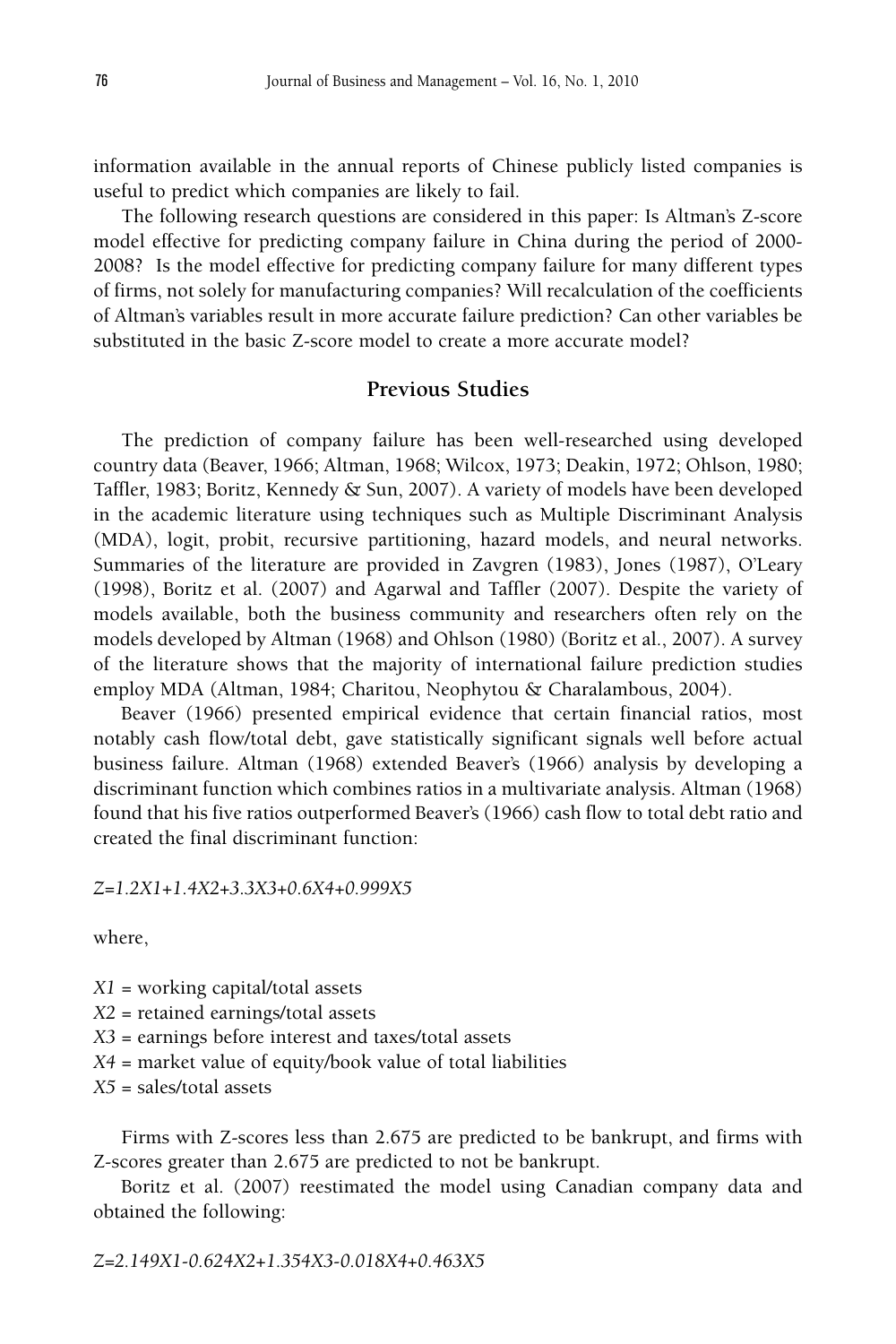The cutoff point is 0.27.

Taffler (1983) developed a UK-based Z-score model as follows:

*Z=3.20+12.18X1+2.50X2-10.68X3+0.029X4*

where,

*X1* = profit before tax/current liabilities *X2* = current assets/total liabilities *X3* = current liabilities/total assets *X4* = (quick assets-current liabilities)/daily operating expenses with the denominator proxied by (sales-PBT-depreciation)/365

Sandin and Porporato (2007) use data from a developing country, Argentina, and retain 2 out of 13 ratios after stepwise selection and come up with the final model:

*As=15.06R5*+*16.11S3-4.14*

where,

*R5* = operative income/net sales *S3* = shareholder's equity/total assets

Despite the popularity of the MDA technique in constructing failure classification models, questions were raised regarding the restrictive statistical requirements imposed by the models (Ohlson, 1980). To overcome the limitations, Ohlson (1980) employed logistic regression to predict company failure, but the model was suggested to be insensitive to financial distress situations (Grice & Dugan, 2001).

Boritz et al. (2007) question the suitability of using the Altman (1968) and Ohlson (1980) models for Canadian companies since the Altman-Ohlson models were developed using data from U.S. firms. They contend that new models must be developed and validated for use with Canadian firms because of various differences in the environments in which firms of the two countries operate. This argument applies equally well to the need to develop and validate new models for evaluating Chinese firms. Along these same lines, Grice and Ingram (2001) argue that original Z-score coefficients should be reestimated when examining firms of different time periods or in different industries.

# **Methodology**

As mentioned earlier, the majority of international failure prediction studies employ MDA (Altman, 1984; Charitou et al., 2004). This study employs MDA to allow better comparison with other international studies. This research plan avoids one previous criticism of MDA analysis. Ohlson (1980) is concerned about using predictors of failure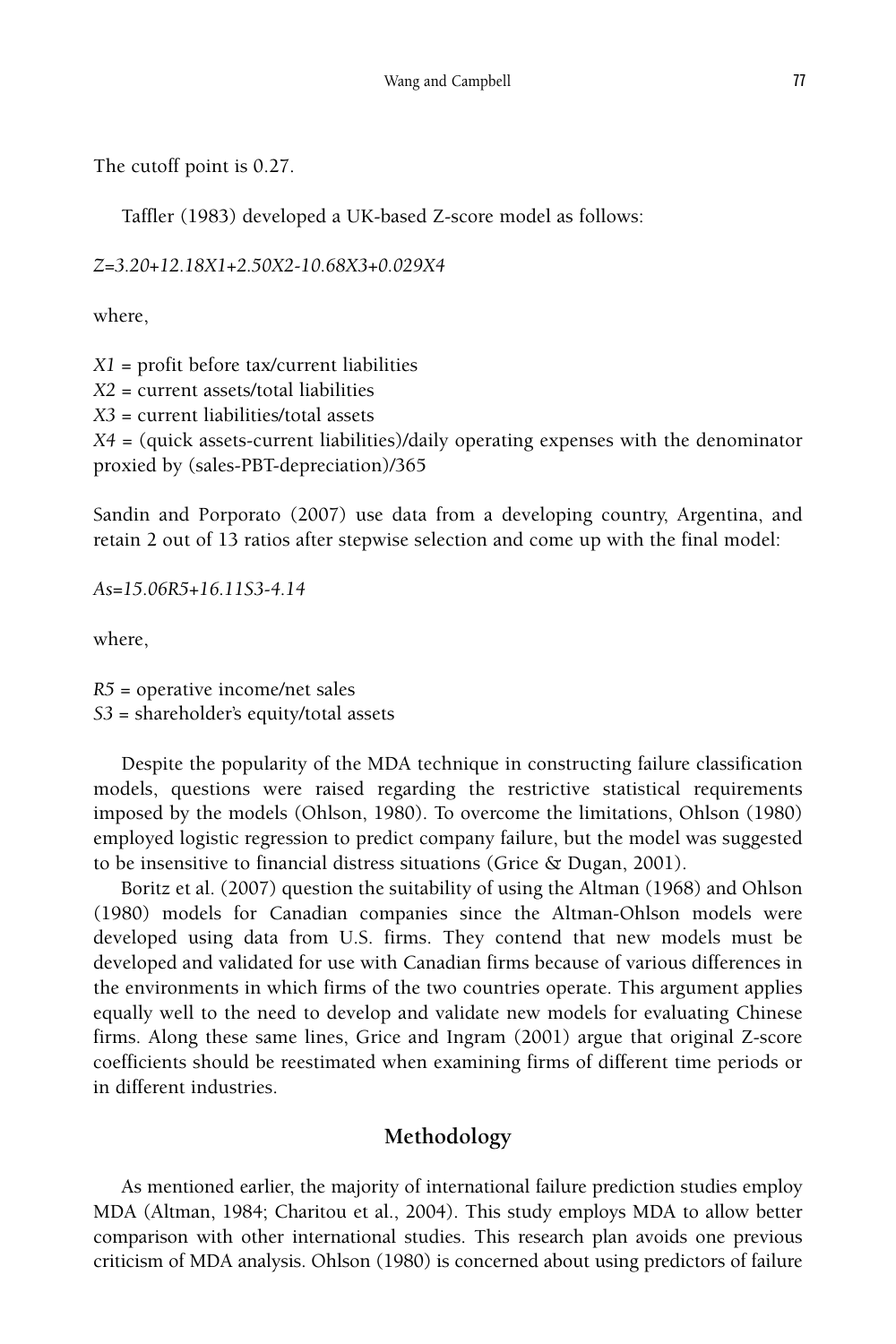that are derived from information published after bankruptcy has occurred. In this study, all information is from reports published at least three months before a company was delisted. Agarwal and Taffler (2007) emphasize the importance of testing the predictive ability of models against an entire population instead of using only a relatively small sample. The authors plan to address this issue in a subsequent study. The current research plan is to test the predictive ability of three Z-score based models using the matched pair technique. Two of the models are actually developed in this study.

### *Selection of Failed Firms*

In order to select failed firms, we must define "failure" first. "Failure" is defined as the inability of a firm to pay its financial obligations as they mature (Beaver, 1966). In another words, insolvency. In the analysis in this paper, we work exclusively with firm insolvencies on the basis that these are clean measures. Because firm insolvency is such a stringent criterion, this approach potentially weakens the predictive ability of the Z-score model, in particular in terms of increasing the type II error rate – misclassification of nondelisted firms as delisted.

The failed firms in this sample are firms that were publicly listed in Shanghai Stock Exchange Market (SHSE) or Shenzhen Stock Exchange Market (SZSE) for at least two consecutive years and then were delisted during 2000-2008 due to financial problems. According to the "Public Listing Regulation" published in 2000 by the China Securities Regulatory Committee, four situations will lead to the delisting of a publicly listed company. The first situation is privatization or other changes of shareholders composition. The second situation is failing to disclose financial information or financial fraud. The third situation is illegal activities by the listing firm. The fourth is being unprofitable for three consecutive years. This study selected only those firms that were delisted for either situation two or four. For firms delisted because of situation one, the company is not considered failed, only that the shareholders have decided to privatize the company or the company is merged into another company. For situation three, this study believes that firms delisted because of illegal activities are different from firms delisted because of financial problems. Firms delisted because of illegal activities might still be financially sound and thus cannot be predicted with financial ratios. We treat the event of being delisted as a clear signal of firm failure. We look at firm failure from the investors' standpoint. Once the firm is delisted, its stocks become worthless since there is no platform for exchange of the stocks any more. The delisted firm in general will continue operating for a period of time, but shareholders have essentially lost their investment. Although there have been continuous demands for establishing platforms for exchanges of stocks of delisted firms, no such platform has been created.

#### *Selection of matching firms*

The selection process was based upon a paired-sample design. For each delisted firm in the sample, a nondelisted firm of the same industry and asset size was selected. If the exact match of asset size could not be found, the firm which had the closest asset size was chosen. The asset size was based upon the asset size reported on the last financial statement of the delisted firm and the asset size of the matching firm reported for that same year.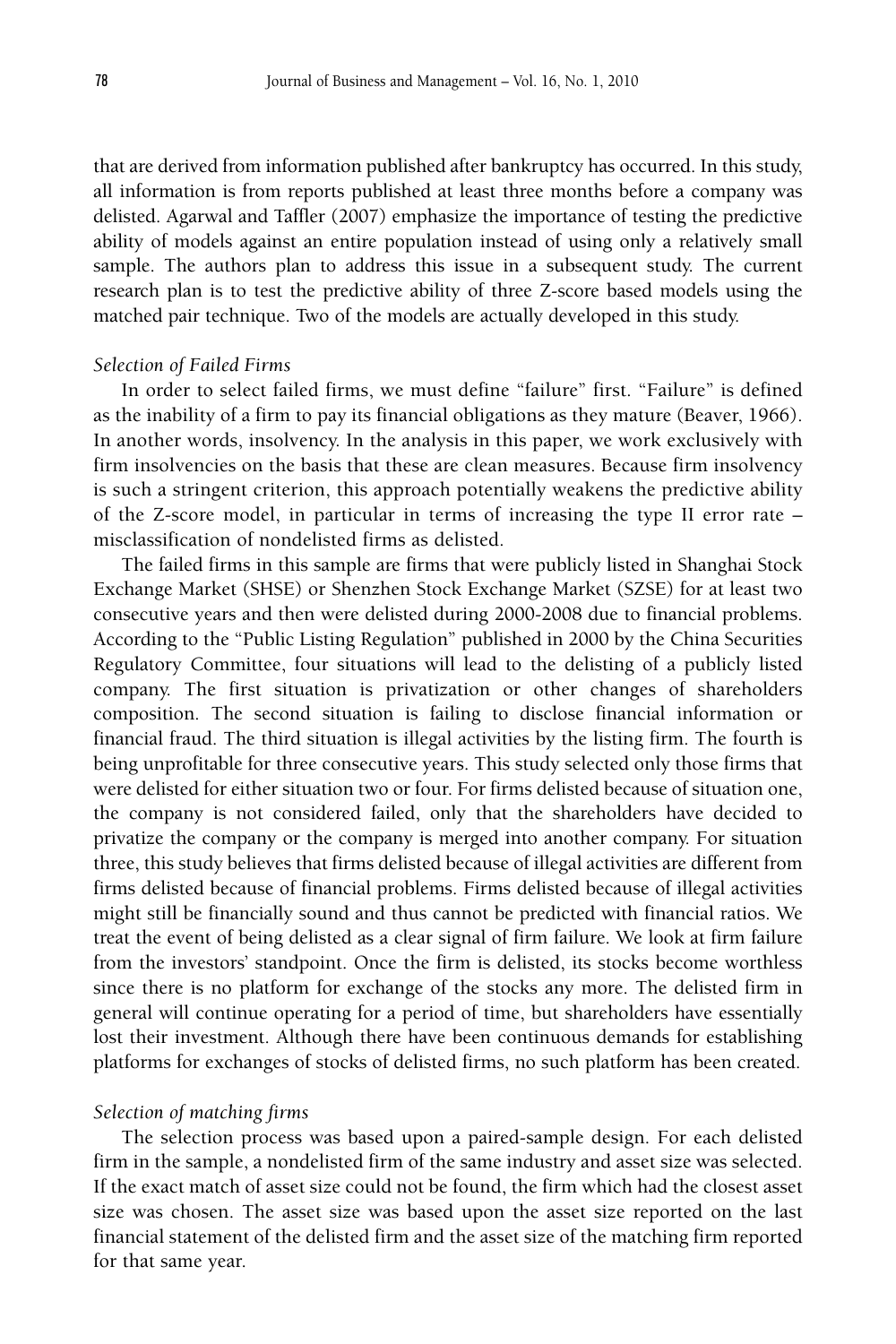#### *Data Collection*

For every delisted and matching nondelisted firm, the financial data were manually collected for up to two years prior to delisting from www.sina.com.cn. According to Altman (1968), the bankruptcy prediction model is an accurate forecaster of failure for up to two years prior to bankruptcy. Accuracy diminishes substantially as the lead time is increased. A total of 42 delisted firms (16 manufacturing companies) were collected along with 42 (16 manufacturing companies) matching nondelisted firms. We then randomly selected 12 out of the 42 delisted firms along with their matching nondelisted firms as the prediction or hold out sample to test the validity of our Z-score model. The final sample was divided into two subsamples: the estimation sample which includes 30 delisted firms and 30 matching nondelisted firms, and the prediction sample which includes 12 delisted firms and 12 matching nondelisted firms.

## **Results**

## *Descriptive statistics*

The average time between the actual delisting date and submission of the last financial report prior to the delisting for the 30 failed firms was eight months, ranging from three months to 23 months. The average asset size for the delisted firms was 466,629,673 Chinese dollars versus 747,952,379 for the nondelisted firms for the first year prior to failure. The respective numbers are 882,387,177 and 693,322,301 for the second year prior to delisting. There was a sharp decrease of mean total asset size of the delisted firms between the two financial reporting periods prior to delisting, while the total assets of the nondelisted firms increased.

The sizes of the firms vary. The total assets of the delisted companies range from RMB 21,514,900 to RMB 1,211,942,318 the first year before delisting. The sales of the delisted firms range from 0 to RMB 433,961,140 in the first year before delisting. The total assets of the nondelisted firms range from RMB 208,295,652 to RMB 2,394,944,689 for the corresponding year. The sales of the nondelisted firms range from RMB 5,918,570 to RMB 986,715,195 for the corresponding year.

The means of the financial ratios using the financial reports one and two years prior to delisting are summarized in Tables 1 and 2, respectively. The results are consistent between the estimation and prediction groups for both years. A comparison of the delisted and nondelisted variable means indicates that working capital/total assets (X1), retained earnings/total assets (X2), earnings before interest and taxes/total assets (X3), market value of equity/book value of total debt (X4) and sales/total assets (X5) are lower in the delisted than in the nondelisted group. The p-values for the test of mean differences between delisted and nondelisted companies are significant for each of these variables. The results are similar to those reported by Altman (1968) for his estimation sample except for the sales/total assets variable (X5), which is not significantly different between his bankrupt and non-bankrupt groups. The results reported by Grice and Ingram (2001) do not find significant differences between the distressed and nondistressed groups for variables X4 and X5.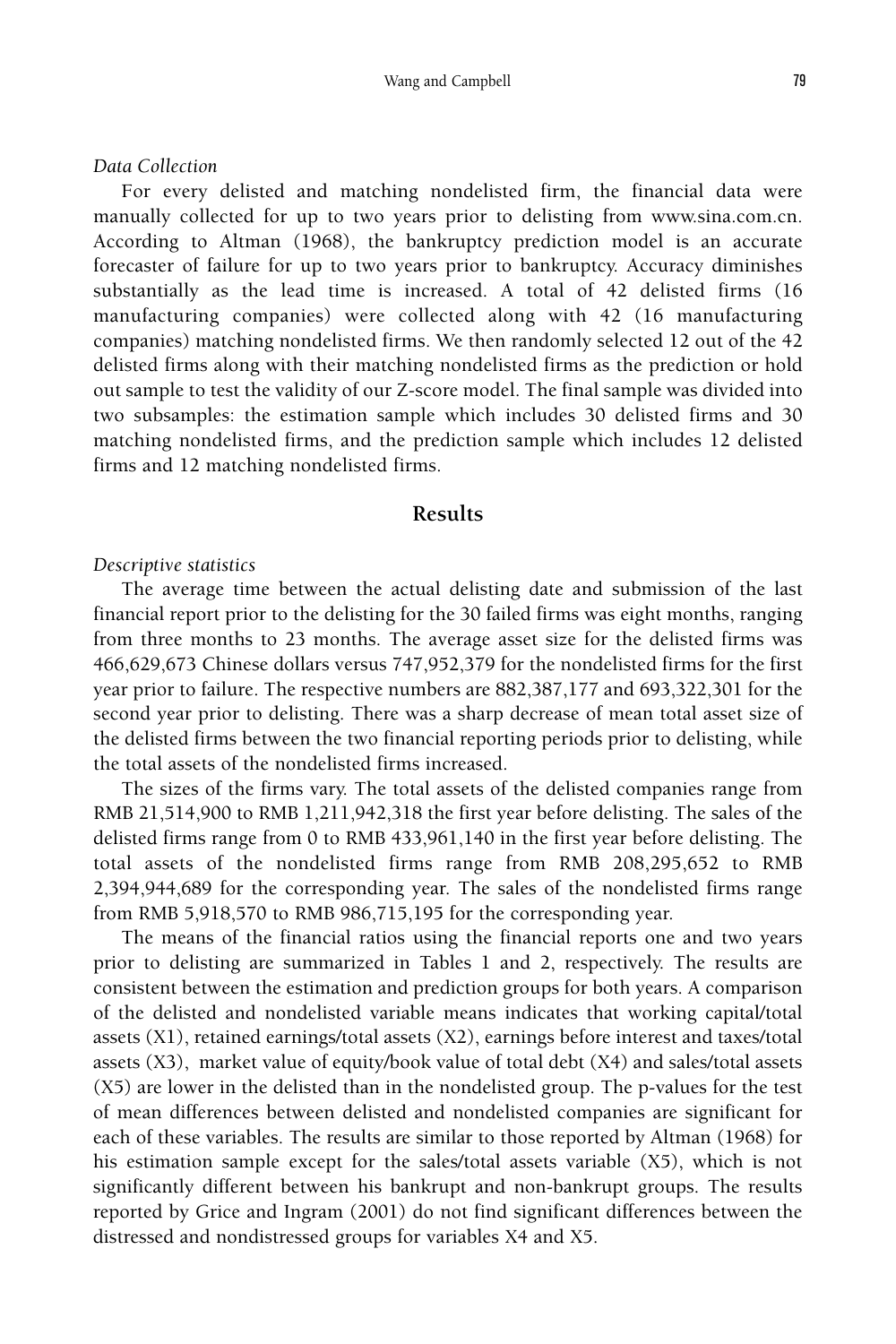| 2000–2008               |                       |            |                |            |         |          |
|-------------------------|-----------------------|------------|----------------|------------|---------|----------|
| Sample                  | Statistics            | X1         | X <sub>2</sub> | X3         | X4      | X5       |
| Estimation<br>Subsample |                       |            |                |            |         |          |
| Delisted <sup>a</sup>   | Mean                  | $-3.8060$  | $-6.4800$      | $-1.7070$  | 1.3655  | 0.1292   |
|                         | Standard<br>Deviation | 5.7129     | 10.8130        | 3.4943     | 1.8542  | 0.2324   |
|                         | Minimum               | $-23.5000$ | $-41.5900$     | $-15.3700$ | 0.0515  | $\Omega$ |
|                         | Maximum               | 0.3009     | $-0.0030$      | 0.1691     | 9.8279  | 0.9960   |
| Non-<br>delisted        | Mean                  | 0.1526     | $-0.0440$      | 0.0304     | 8.6376  | 0.4441   |
|                         | Standard<br>Deviation | 0.2633     | 0.2225         | 0.1022     | 8.9549  | 0.2721   |
|                         | Minimum               | $-0.3340$  | $-0.6840$      | $-0.3350$  | 0.9679  | 0.0284   |
|                         | Maximum               | 0.6760     | 0.2123         | 0.1728     | 31.0670 | 1.0498   |
|                         | P-value <sup>b</sup>  | 0.0004     | 0.0019         | 0.0085     | < .0001 | < .0001  |
| Prediction<br>Subsample |                       |            |                |            |         |          |
| Delisted                | Mean                  | $-3.144$   | $-5.08$        | $-2.806$   | 1.0308  | 0.1822   |
|                         | Standard<br>Deviation | 4.5547     | 6.2127         | 4.01       | 0.576   | 0.226    |
|                         | Minimum               | $-13.4$    | $-19.52$       | $-12.61$   | 0.2707  | $\Omega$ |
|                         | Maximum               | 1.9063     | $-0.372$       | $-0.077$   | 1.8592  | 0.6967   |
| Non-<br>delisted        | Mean                  | 0.1839     | $-0.083$       | 0.0458     | 6.076   | 0.728    |
|                         | Standard<br>Deviation | 0.2153     | 0.2864         | 0.0551     | 5.2537  | 0.4479   |
|                         | Minimum               | $-0.173$   | $-0.911$       | $-0.112$   | 1.3816  | 0.178    |
|                         | Maximum               | 0.4881     | 0.0964         | 0.0952     | 16.532  | 1.7758   |
|                         | P-value <sup>b</sup>  | 0.0192     | 0.0108         | 0.0220     | 0.0032  | 0.0011   |

# **Table 1:** *Descriptive statistics for estimation subsample and prediction subsamples using the annual financial report one year prior to delisting*

X1 = working capital/total assets;

X2 = retained earnings/total assets;

X3 = earnings before interest and taxes/total assets;

X4 = market value of equity/book value of total liabilities;

 $X5$  = sales/total assets.

<sup>a</sup> The delisted group includes companies that experienced delisting due to financial reasons.

<sup>b</sup> p-value of t-test of differences in variable means between the delisted and non-delisted groups. T-tests are performed to compare the means of the delisted (non-delisted) estimation subsample and the delisted (non-delisted) prediction subsample. No significant differences are found.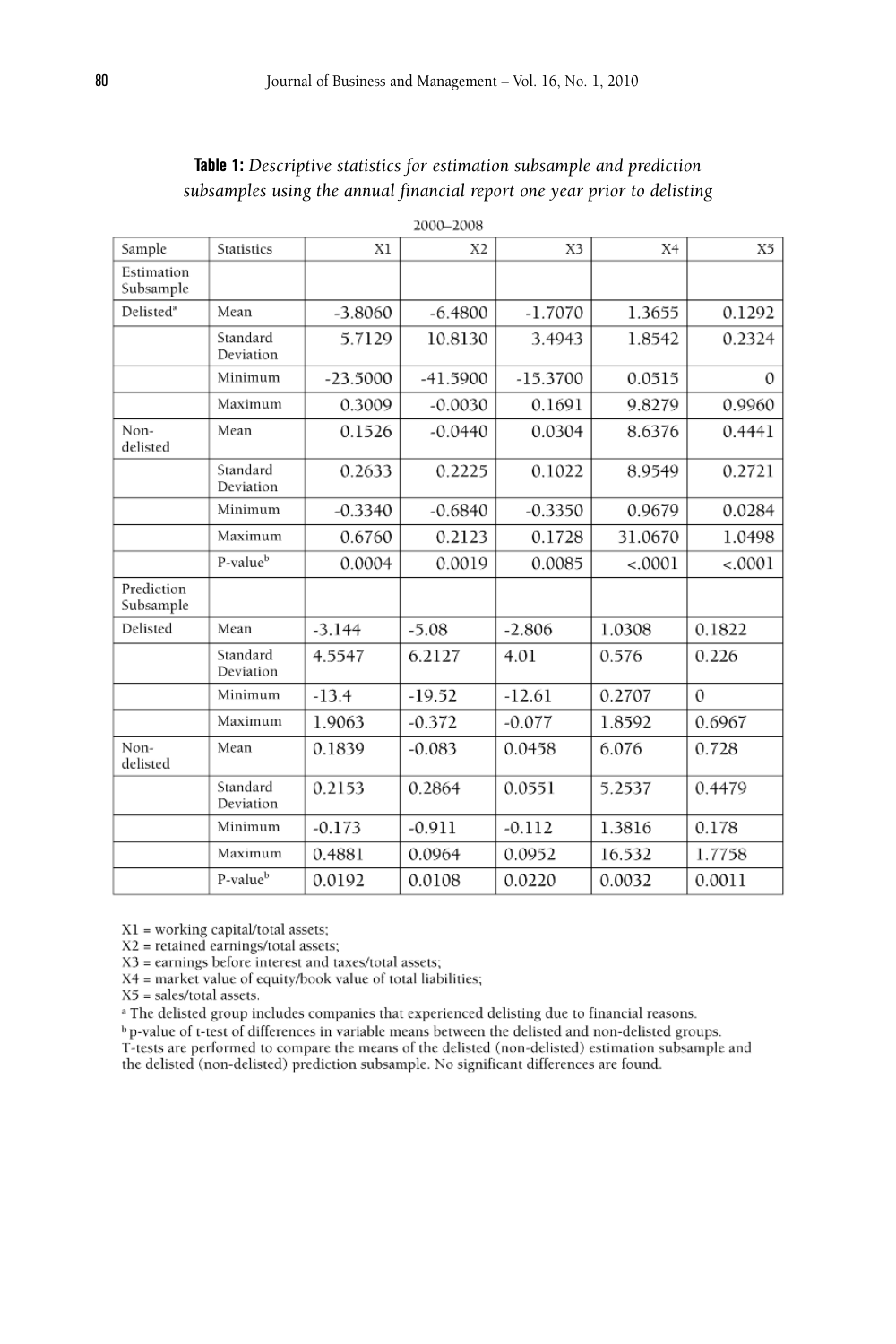| 2000-2008               |                       |          |                |          |        |          |
|-------------------------|-----------------------|----------|----------------|----------|--------|----------|
| Sample                  | <b>Statistics</b>     | X1       | X <sub>2</sub> | X3       | X4     | X5       |
| Estimation<br>Subsample |                       |          |                |          |        |          |
| Delisted <sup>a</sup>   | Mean                  | $-0.934$ | $-1.49$        | $-0.61$  | 1.7728 | 0.1601   |
|                         | Standard<br>Deviation | 1.8575   | 3.4335         | 1.6534   | 1.2925 | 0.2135   |
|                         | Minimum               | $-9.78$  | $-19$          | $-9.244$ | 0.1023 | $\Omega$ |
|                         | Maximum               | 0.4672   | 0.0839         | 0.0236   | 4.0526 | 0.8299   |
| Non-<br>delisted        | Mean                  | 0.1566   | $-0.038$       | 0.0458   | 11.911 | 0.3973   |
|                         | Standard<br>Deviation | 0.322    | 0.2544         | 0.0667   | 13.277 | 0.245    |
|                         | Minimum               | $-0.408$ | $-0.919$       | $-0.167$ | 1.4318 | 0.0399   |
|                         | Maximum               | 0.7888   | 0.2499         | 0.1514   | 60.976 | 1.0194   |
|                         | P-value <sup>b</sup>  | 0.0024   | 0.0245         | 0.0340   | 0.0001 | 0.0002   |
| Prediction<br>Subsample |                       |          |                |          |        |          |
| Delisted                | Mean                  | $-0.429$ | $-0.69$        | $-0.389$ | 2.7046 | 0.2094   |
|                         | Standard<br>Deviation | 0.6203   | 0.6121         | 0.3852   | 1.9312 | 0.2912   |
|                         | Minimum               | $-1.696$ | $-1.937$       | $-1.366$ | 0.3736 | $\Omega$ |
|                         | Maximum               | 0.3104   | $-0.015$       | $-0.057$ | 5.6978 | 1.0587   |
| Non-<br>delisted        | Mean                  | 0.261    | $-0.149$       | 0.0484   | 9.0555 | 0.639    |
|                         | Standard<br>Deviation | 0.2188   | 0.3669         | 0.0538   | 8.4319 | 0.389    |
|                         | Minimum               | $-0.212$ | $-0.936$       | $-0.111$ | 1.3875 | 0.0369   |
|                         | Maximum               | 0.4982   | 0.1115         | 0.0927   | 27.913 | 1.5436   |
|                         | P-value <sup>b</sup>  | 0.0015   | 0.0155         | 0.0008   | 0.0185 | 0.0057   |

# **Table 2:** *Descriptive statistics for estimation subsample and prediction subsamples using the annual financial report two years prior to delisting*

X1 = working capital/total assets;

X2 = retained earnings/total assets;

X3 = earnings before interest and taxes/total assets;

X4 = market value of equity/book value of total liabilities;

 $X5$  = sales/total assets.

<sup>a</sup> The delisted group includes companies that experienced delisting due to financial reasons.

<sup>b</sup> p-value of t-test of differences in variable means between the delisted and non-delisted groups. T-tests are performed to compare the means of the delisted (non-delisted) estimation subsample and the delisted (non-delisted) prediction subsample. No significant differences are found.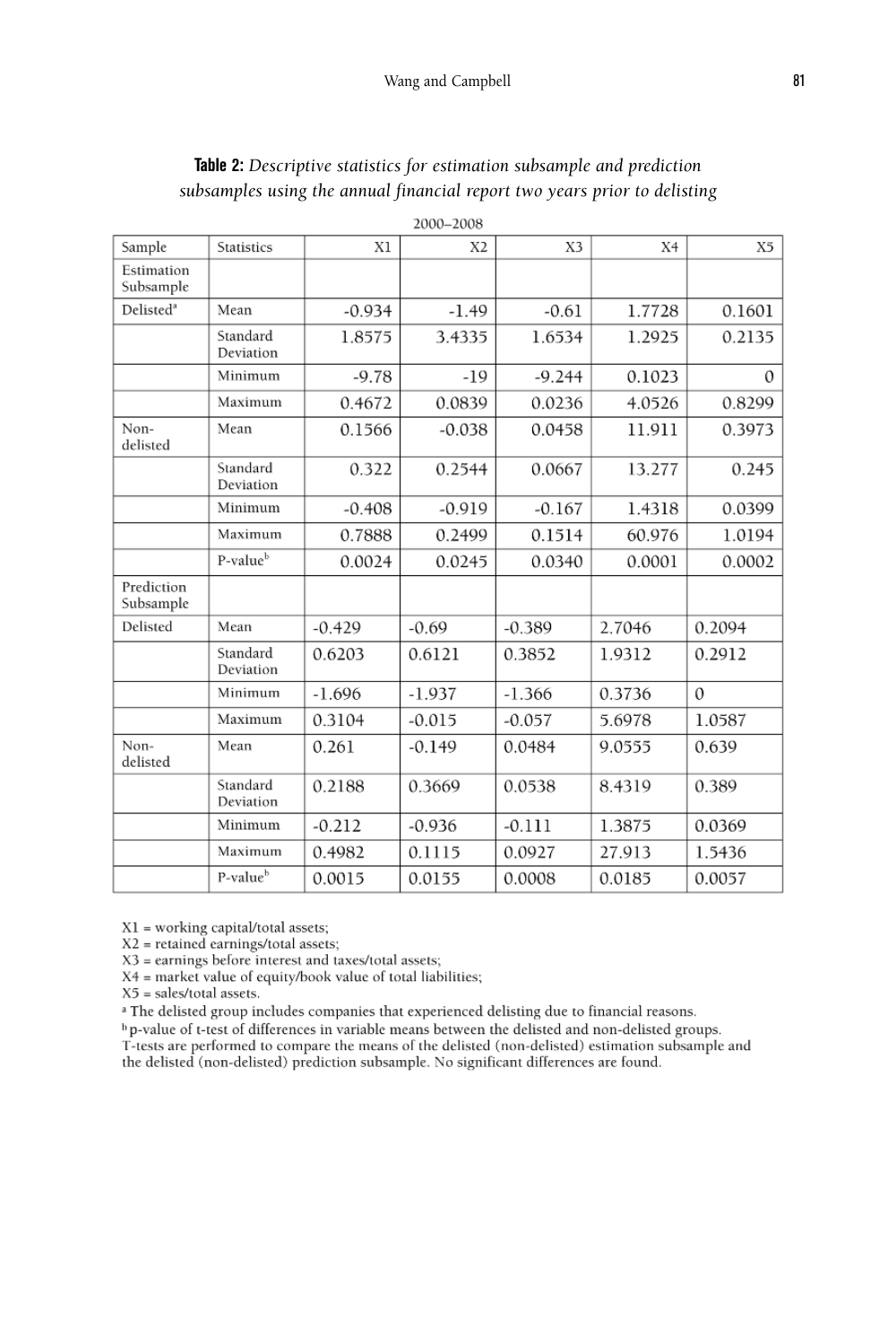### *Classification accuracy of Altman's (1968) Z-score model*

We evaluated the classification accuracy of Altman's (1968) Z-score model using the estimation sample and prediction sample respectively. The Z-scores are derived for both samples using two years of financial data. The accuracy of the Z-score model is calculated by dividing the number of firms correctly predicted by the total number of firms in the sample.

Table 3 reports results of tests of Altman's (1968) model. The model does fairly well for predicting the delisting of a firm, with accuracy ranging from 91.67% to 100%. The model tends to misclassify a nondelisted firm into the delisted group with Type II error ranging from 16.67% to 43.33%. The model does well using financial data 2 years prior to delisting, with an overall accuracy of 85% for the estimation sample and 87.5% for the prediction sample. The tendency to misclassify a nondelisted firm into the delisted group persists.

|            | One year prior to delisting  |                |                       |                 |                  |
|------------|------------------------------|----------------|-----------------------|-----------------|------------------|
| Sample     | Accuracy                     |                |                       |                 |                  |
|            | Overall                      | Delisted firms | Non-delisted<br>firms | Type I<br>Error | Type II<br>Error |
| Estimation | 76.67%                       | 96.67%         | 56.67%                | 3.33%           | 43.33%           |
| Sample     | 46                           | 29             | 17                    |                 |                  |
| Prediction | 83.33%                       | 100%           | 66.67%                | $0\%$           | 33.33%           |
| Sample     | 20                           | 12             | 8                     |                 |                  |
|            | Two years prior to delisting |                |                       |                 |                  |
| Estimation | 85%                          | 100%           | 70%                   | 0%              | 30%              |
| Sample     | 51                           | 30             | 21                    |                 |                  |
| Prediction | 87.5%                        | 91.67%         | 83.33%                | 8.33%           | 16.67%           |
| Sample     | 21                           | 11             | 10                    |                 |                  |

|                                         | <b>Table 3:</b> Comparisons of classification accuracies using |
|-----------------------------------------|----------------------------------------------------------------|
| coefficients from Altman's (1968) model |                                                                |

*Classification accuracy of the reestimated model (one year prior to delisting)*

Additional evidence of the stationary nature of the Z-score model is obtained by reestimating the model's coefficients using our estimation sample, then testing the prediction accuracy of our model using the prediction sample. Table 4 reports results for the reestimated model.

The sample of 30 delisted firms and the 30 corresponding nondelisted firms is examined using MDA. Since the discriminant coefficients and the group distributions are both derived from this sample, a high degree of successful classification is expected.

The Z-score model derived is:

*Z=0.8059X1-0.2898X2*+*0.0440X3*+*0.1971X4*+*6.3327X5*

Firms with Z-scores less than 2.2373 are predicted to be delisted and Z-scores greater than 2.2373 are predicted to be nondelisted.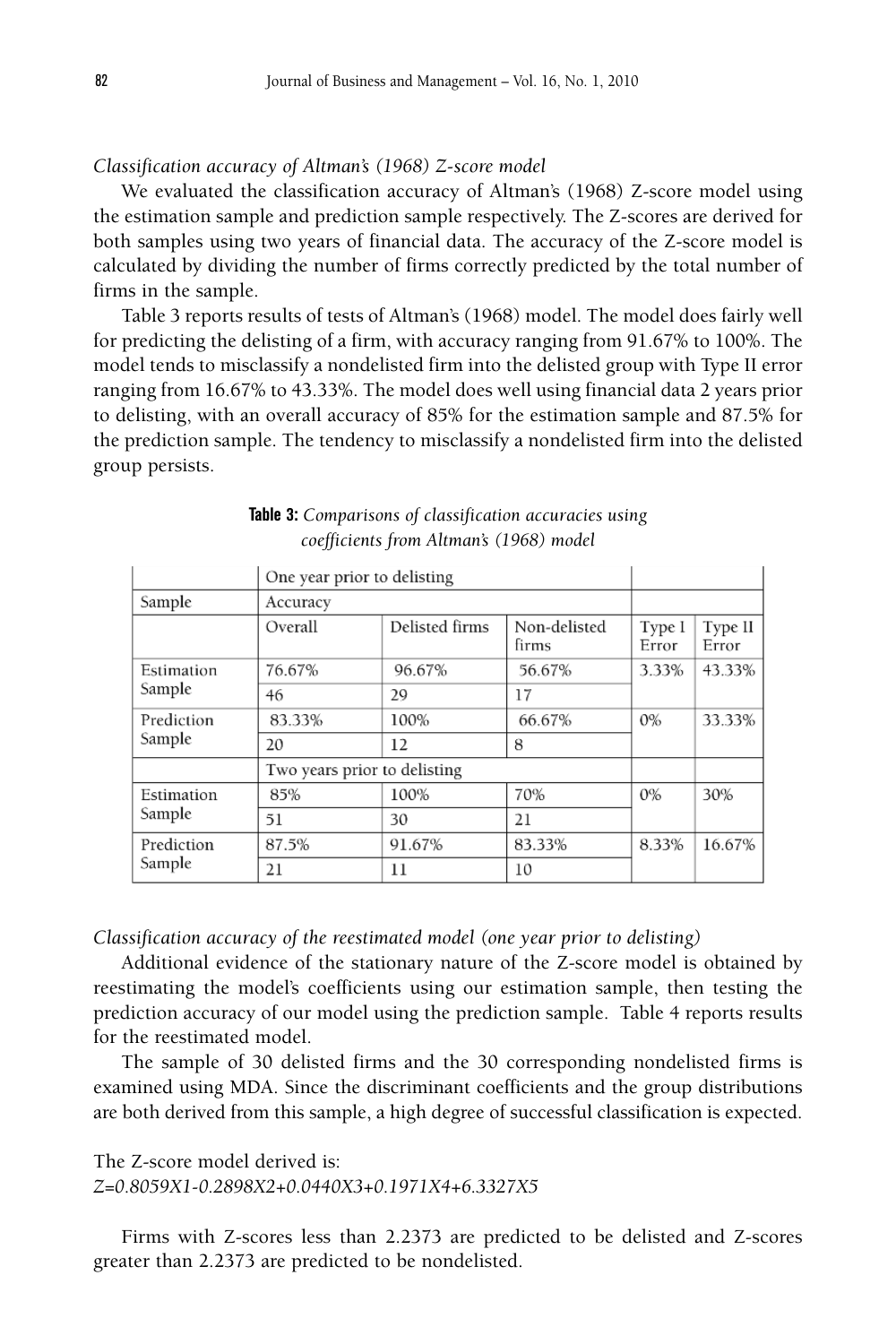|            | One year prior to delisting  |                |                       |                 |                  |
|------------|------------------------------|----------------|-----------------------|-----------------|------------------|
| Sample     | Accuracy                     |                |                       |                 |                  |
|            | Overall                      | Delisted firms | Non-delisted<br>firms | Type I<br>Error | Type II<br>Error |
| Estimation | 90%                          | 90%            | 90%                   | 10%             | 10%              |
| Sample     | 54                           | 27             | 27                    |                 |                  |
| Prediction | 87.5%                        | 83.33%         | 91.67%                | 16.67%          | 8.33%            |
| Sample     | 21                           | 10             | 11                    |                 |                  |
|            | Two years prior to delisting |                |                       |                 |                  |
| Estimation | 86.67%                       | 90%            | 83.33%                | 10%             | 16.67%           |
| Sample     | 52                           | 27             | 25                    |                 |                  |
| Prediction | 87.5%                        | 83.33%         | 91.67%                | 16.67%          | 8.33%            |
| Sample     | 21                           | 10             | 11                    |                 |                  |

**Table 4:** *Comparisons of classification accuracies using newly derived coefficients*

The model correctly predicted 90% of firms (54 out of 60), with both type I and type II error at 10%. This is higher than 76.67% overall accuracy for the estimation sample using Altman's (1968) model. However, the Type I error is lower using Altman's (1968) model (3.33%) compared with our model. Altman's (1968) model misclassified 13 out of 30 nondelisted firms into delisted group while it only misclassified 1 out of 30 delisted firms into nondelisted group. The model this study derives misclassified 3 out of 30 nondelisted firms into the delisted group and 3 out of 30 delisted firms into the nondelisted group.

### *Classification accuracy of the reestimated model (two years prior to delisting)*

The second test is made to observe the discriminating ability of the model for firms, using data from two years prior to delisting. Fifty two out of 60 firms are properly classified (86.67%), with a Type I error of 10% and a Type II error of 16.67%. The prediction power of the model is quite constant across the two years. The prediction accuracy is 85% using Altman's (1968) model with a Type I error of 0 percent and Type II error of 30%. Our model correctly classified 27 out of 30 delisted companies and 25 out of 30 nondelisted firms, while Altman's (1968) model correctly classified all the 30 delisted firms and misclassified 9 out of the 30 nondelisted firms.

#### *Cross-validation*

It is important to cross-validate the result using hold out data. Using data one year prior to delisting, 21 out of 24 of the prediction group firms (87.5%) are correctly classified using the derived Z-score model, with a Type I error of 16.67% and a Type II error of 8.33%. The model misclassified 2 out of the 12 delisted firms and 1 out of the 12 nondelisted firms. Altman's (1968) model has an overall accuracy of 83.33%. It correctly classified all the delisted firms and misclassified 4 out of the 8 nondelisted firms.

Using two years prior to delisting data, our model arrives at exactly the same results as using one year prior to delisting data. Altman's (1968) model has an overall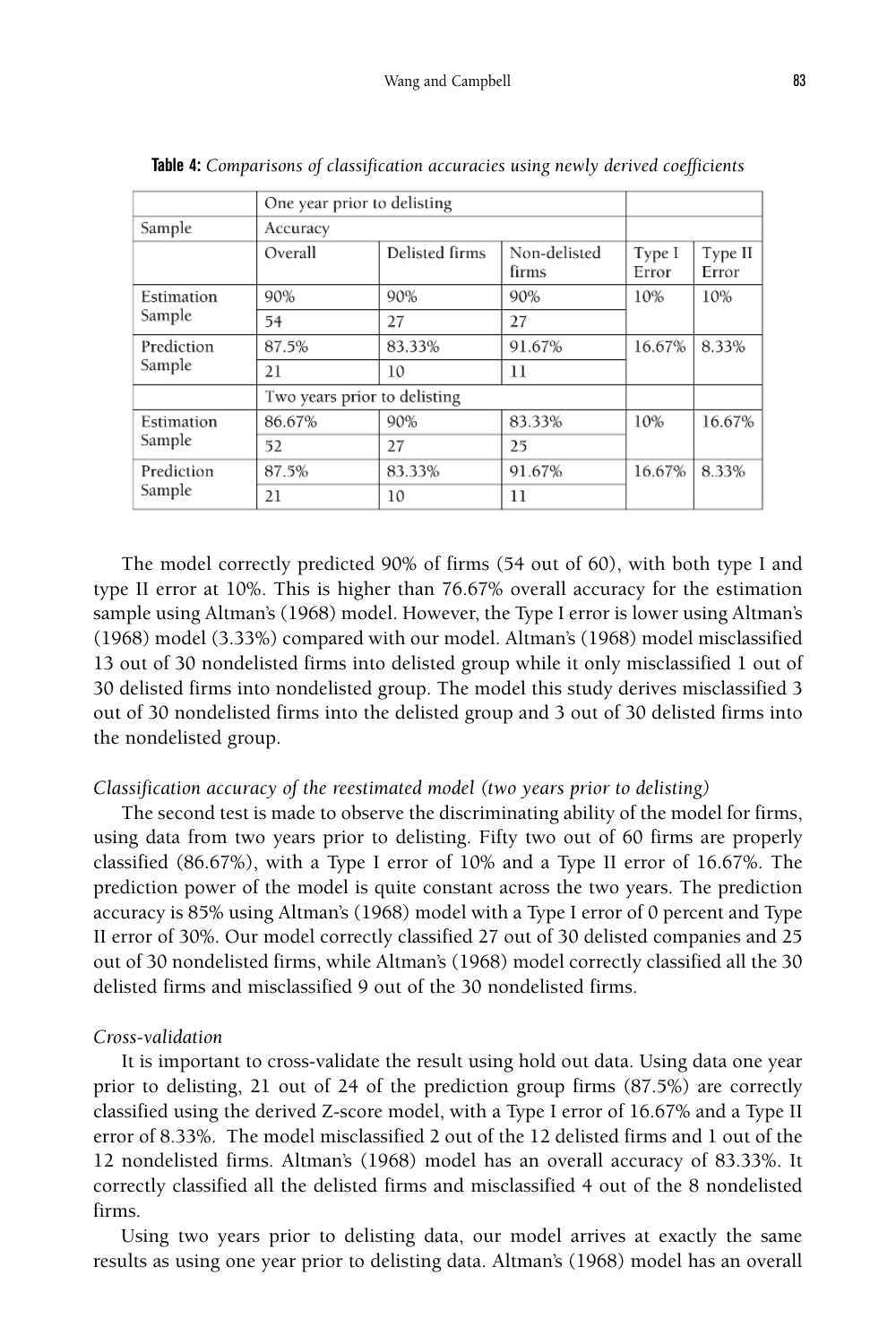accuracy of 87.5% and it misclassified 1 out of the 12 delisted firms and 2 out of the 12 nondelisted firms.

## **Analysis**

During the process of data collection, we noticed that the delisted firms' total assets decreased over the two year period, while the nondelisted firms' total assets increased. Although no previous research has taken this into consideration, we believe it worth further exploration. We thus added another variable into the discriminant function. The sixth variable is defined as follows: (Total assets one year prior to delisting – Total assets two years prior to delisting)/Total assets two years prior to delisting. We then applied a backward elimination procedure. Three variables remained after the procedure with a significance level of  $p<0.05$ . The specific p values are shown in Table 5. The three variables are: *X4, X5* and *X6*. Using these three variables, we created another Z-score model, the revised Z-score model.

#### *Z=0.2086X4*+*4.3465X5*+*4.9601X6*

**Table 5:** *Variables retained after backward elimination procedure*

| X <sub>4</sub> | p < 0.0007 |
|----------------|------------|
| X5             | p < 0.0082 |
| X6             | p < 0.0001 |

X4 = market value of equity/book value of total liabilities;

X5 = sales/total assets;

X6= (Total asset the first year prior to delisting-total asset the second year prior to delisting)/Total asset the second year prior to delisting

Firms with a Z-score smaller than 1.5408 are predicted to be delisted, while firms with a Z-score larger than 1.5408 are predicted to be nondelisted. The prediction results using the revised Z-score model are reported in Table 6. The revised model correctly classified 95% of the firms in the estimation sample. It misclassified 3 out of the 30 delisted firms and correctly classified all the nondelisted firms. The estimation sample overall accuracy rates of the revised model are 95% and 91.67% respectively for one year and two years prior to delisting. These rates were comparatively more accurate than those of Altman's model at 76.67% and 85% and the re-estimated model at 90% and 86.67%. The cross validation results are also reported in Table 6. Using the prediction sample, the revised model yields superior results one year prior to delisting, and all 3 models yield the same overall accuracy for two years prior to delisting.

Relatively few studies of this type have been done in emerging countries. Sandin and Porporato (2007) did a study for Argentine companies. New Z-score variables specific to Argentine companies were developed. Then, both the new model and Altman's original Z-score model were tested. Both models were found to have predictive ability, with the new model enjoying enhanced predictive power. Thus, both the current study on Chinese companies and Sandin and Porporato (2007) support the contention that the Z-score model is an effective predictor of company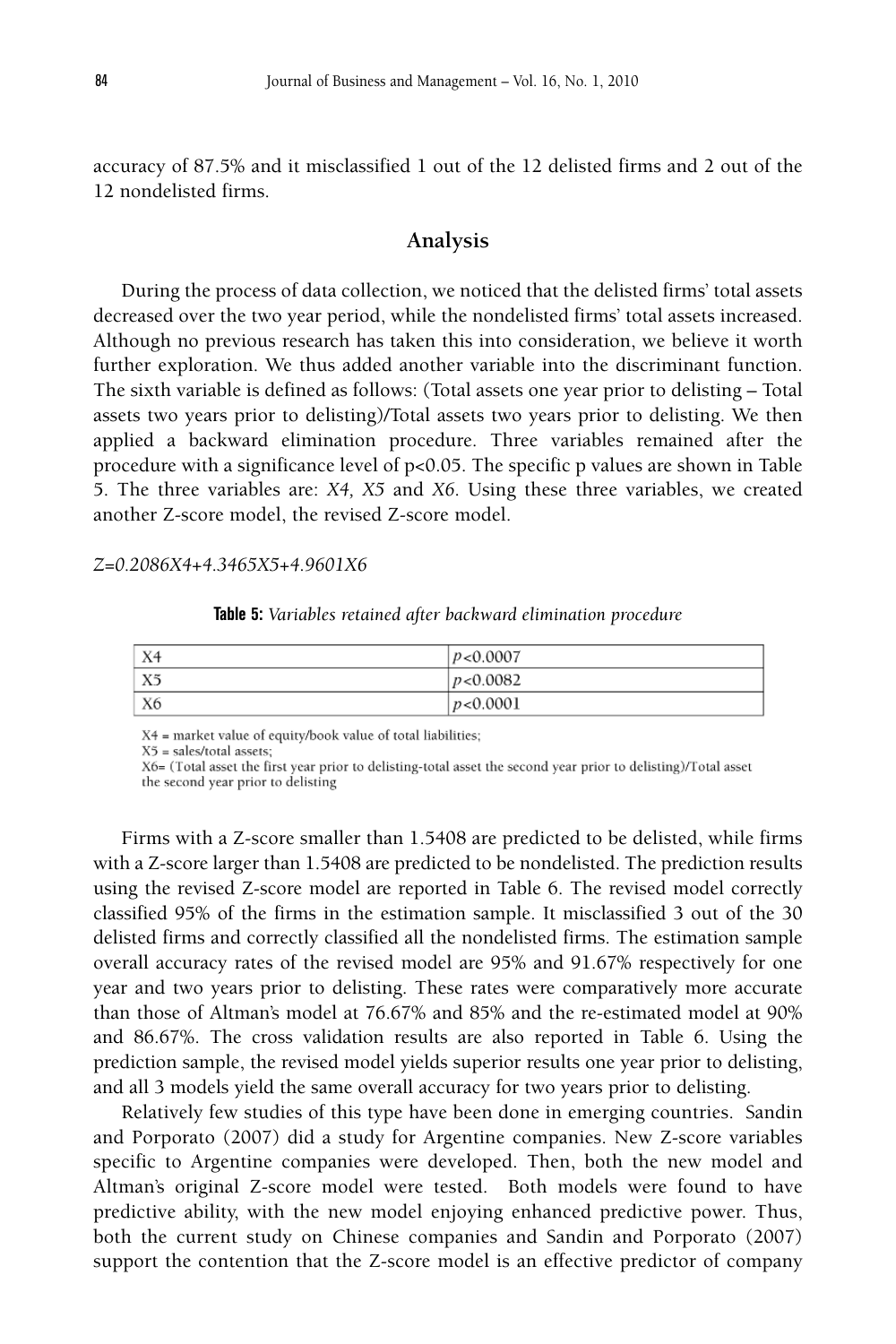failure in emerging countries, especially when the model is revised based on data from the specific country being studied.

|            | One year prior to delisting  |                |                       |                 |                  |
|------------|------------------------------|----------------|-----------------------|-----------------|------------------|
| Sample     | Accuracy                     |                |                       |                 |                  |
|            | Overall                      | Delisted firms | Non-delisted<br>firms | Type I<br>Error | Type II<br>Error |
| Estimation | 95%                          | 90%            | 100%                  | 10%             | $0\%$            |
| Sample     | 57                           | 27             | 30                    |                 |                  |
| Prediction | 95.83%                       | 91.67%         | 100%                  | 8.33%           | $0\%$            |
| Sample     | 23                           | 11             | 12                    |                 |                  |
|            | Two years prior to delisting |                |                       |                 |                  |
| Estimation | 91.67%                       | 90%            | 93.33%                | 10%             | 6.67%            |
| Sample     | 55                           | 27             | 28                    |                 |                  |
| Prediction | 87.5%                        | 83.33%         | 91.67%                | 16.67%          | 8.33%            |
| Sample     | 21                           | 10             | 11                    |                 |                  |

**Table 6:** *Comparisons of classification accuracies using revised Z-score model*

Because of the relatively small number of failed firms during the period under study, all failed firms were included regardless of their industry. As mentioned earlier, of the 84 firms used in this study, only 32 (16 failed and 16 healthy) were manufacturing firms. It is interesting to note that even though Altman's original Zscore model was developed based only on manufacturing firms, it performed well on this cross section of Chinese firms.

Our study shows that the revised model with three variables has a comparatively more accurate prediction than both the Altman's model and the reestimated model using one year prior to delisting data for both the estimation and the prediction sample. The revised model also has comparatively more accurate prediction than both the Altman's model and the reestimated model using two years prior to delisting data for the estimation sample. The three models perform the same using two years prior to delisting data for the prediction sample. Table 7 summarizes the results. Table 8 shows the results in separate charts to facilitate a comparison.

| One year prior to delisting                           |        |        |        |  |  |  |
|-------------------------------------------------------|--------|--------|--------|--|--|--|
| Revised Model<br>Re-estimated Model<br>Altman's Model |        |        |        |  |  |  |
| <b>Estimation Sample</b>                              | 76.67% | 90%    | 95%    |  |  |  |
|                                                       | 46     | 54     | 57     |  |  |  |
| Prediction Sample                                     | 83.33% | 87.50% | 95.83% |  |  |  |
|                                                       | 20     | 21     | 23     |  |  |  |
| Two years prior to delisting                          |        |        |        |  |  |  |
| <b>Estimation Sample</b>                              | 85%    | 86.67% | 91.67% |  |  |  |
|                                                       | 51     | 52     | 55     |  |  |  |
| Prediction Sample                                     | 87.50% | 87.50% | 87.50% |  |  |  |
|                                                       | 21     | 21     | 21     |  |  |  |

**Table 7:** *Comparison of classification accuracies of different models*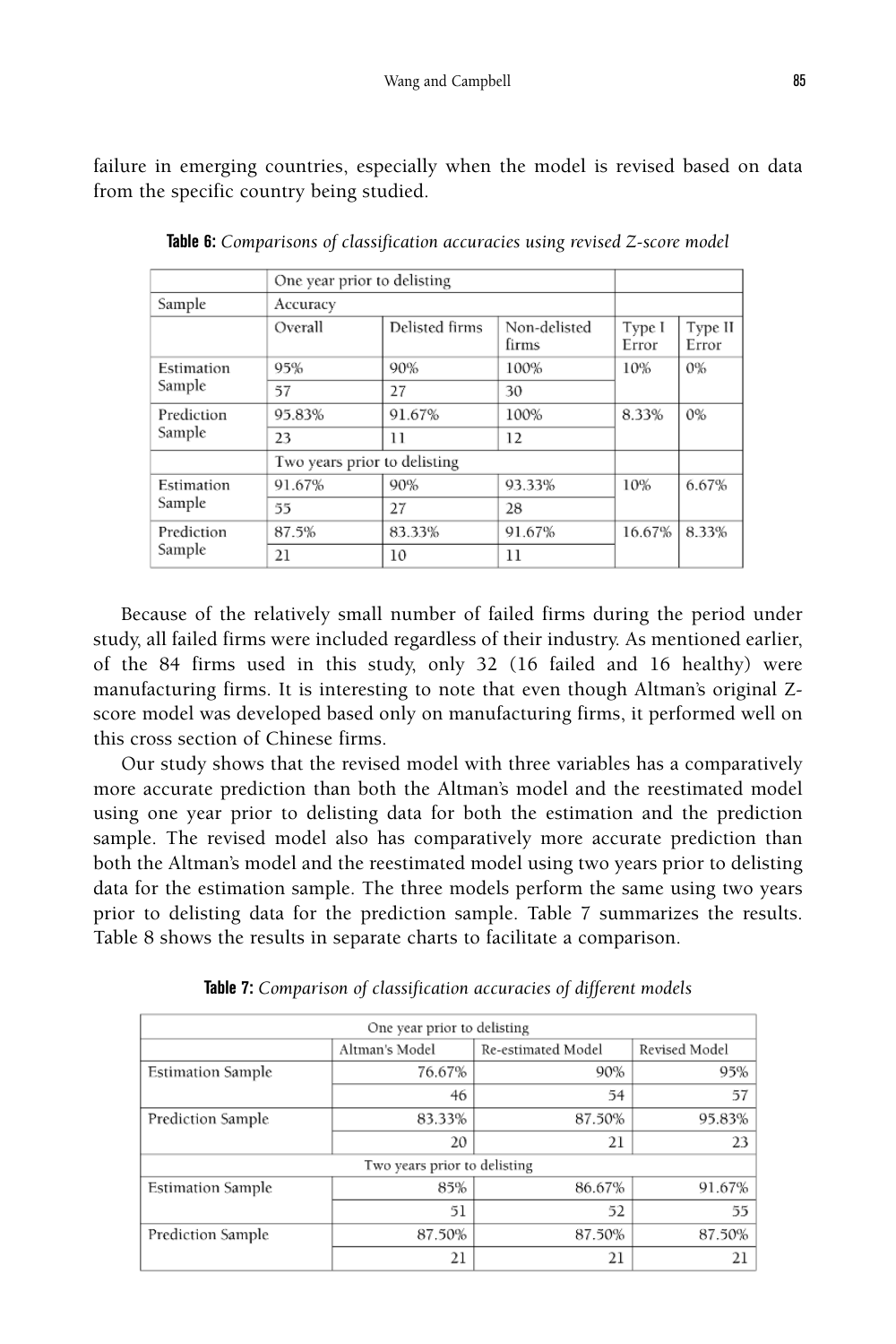#### **Table 8:** *Comparison of classification accuracies of different models (Chart presentation)*

Estimation Sample: One year prior to delisting



Prediction Sample: One year prior to delisting



Estimation Sample: Two years prior to delisting



Prediction Sample: Two years prior to delisting



## **Conclusion**

Our study supports the effectiveness of the Z-score methodology for predicting company failure in China. Overall, the re-estimated model with recalculated coefficients but the same five financial ratios as Altman's model has a higher prediction accuracy for the nondelisted group, while Altman's (1968) model has higher prediction accuracy for the delisted group. Our revised model with three financial ratios has higher overall prediction accuracy than both the re-estimated model and Altman's model. The revised model includes a financial ratio that is not considered in the other two models. It is defined as follows:  $X6 =$  (Total assets one year prior to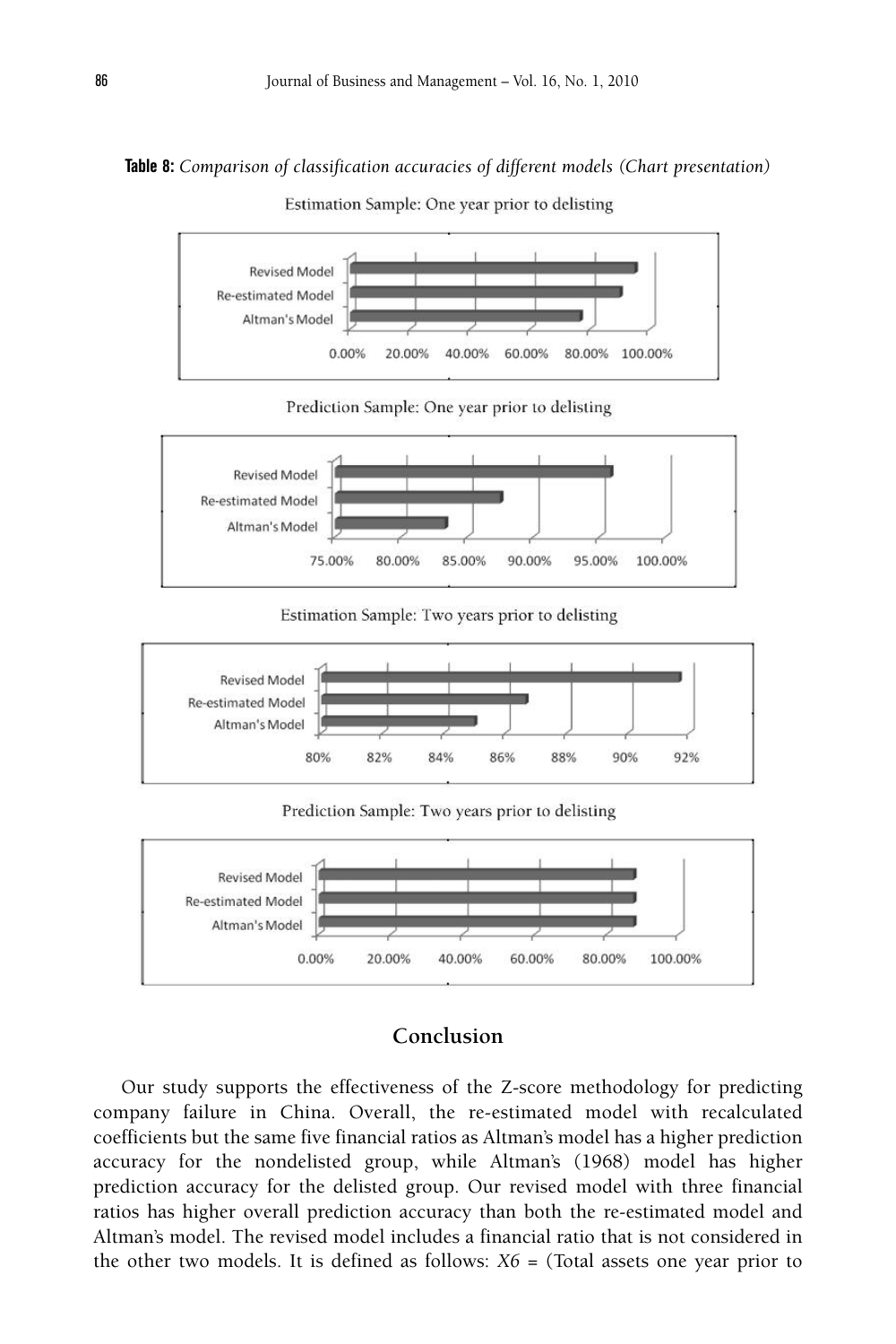delisting – Total assets two years prior to delisting)/Total assets two years prior to delisting. This variable indicates the extent of asset decrease from two years to one year prior to delisting.

Our models use companies from various industries. The models developed should apply to a wide variety of firms. Due to the limitations of data access and the matched sample method when estimating Z-score model, this study uses a relatively small sample. One of the criticisms of failure prediction models in general, is that they have not been tested on an entire underlying population (Agarwal & Taffler, 2007). Future research is planned to test the 3 models in this paper against the entire population of Chinese listed companies for a longer period. Future research also is planned to employ Ohlson's (1980) logit model with a large sample or whole population. It then may be possible to compare the efficacy of MDA versus logit for Chinese listed companies.

# **References**

- Agarwal, V. & Taffler, R.J. (2007). Twenty-five Years of the Taffler Z-score Model: Does It Really Have Predictive Ability? *Accounting and Business Research, 37*(4): 285-300.
- Altman, E.I. (1968). Financial Ratios, Discriminant Analysis and the Prediction of Corporation Bankruptcy. *The Journal of Finance, 23*: 589-609.
- Altman, E.I. (1984). The Success of Business Failure Prediction Models: An International Survey. *Journal of Banking & Finance, 8*: 171-98.
- Beaver, W.H. (1966). Financial Ratios as Predictors of Failure. *Journal of Accounting Research, 4*: 71-111.
- Boritz, J., Kennedy, B. & Sun, J.Y. (2007). Predicting Business Failure in Canada. *Accounting Perspectives, 6*(2): 141-65.
- Charitou, A., Neophytou, E. & Charalambous, C. (2004). Predicting corporate failure: Empirical Evidence for the UK. *European Accounting Review, 13*(3): 465-97.
- Deakin, E.B. (1972). A Discriminant analysis of Predictors of Business Failure. J*ournal of Accounting Research, 10*: 167-79.
- Grice, J.S. & Dugan, M.T. (2001). The Limitations of Bankruptcy Models: Some Cautions for the Researcher. *Review of Quantitative Finance & Accounting, 17*(2): 151-166.
- Grice, J.S. & Ingram, R.W. (2001). Tests of the Generalizability of Altman's Bankruptcy Prediction Model. *Journal of Business Research, 54*(1): 53-61.
- Jones, F. (1987). Current Techniques in Bankruptcy Prediction. *Journal of Accounting Literature, 6*: 131-64.
- Ohlson, J.A. (1980). Financial Ratios and the Probabilistic Prediction of Bankruptcy. *Journal of Accounting Research, 18*(1): 109-31.
- O'Leary, D. (1998). Using Neural Networks to Predict Corporate Failure. *International Journal of Intelligent Systems in Accounting, Finance and Management, 7*(3): 187-97.
- Sandin, A. & Porporato, M. (2007). Corporate Bankruptcy Prediction Models Applied to emerging Economies: Evidence from Argentina in the Years 1991-1998. *International Journal of Commerce and Management, 17(*4): 295-311.

Taffler, R.J. (1983). The Assessment of Company Solvency and Performance Using a